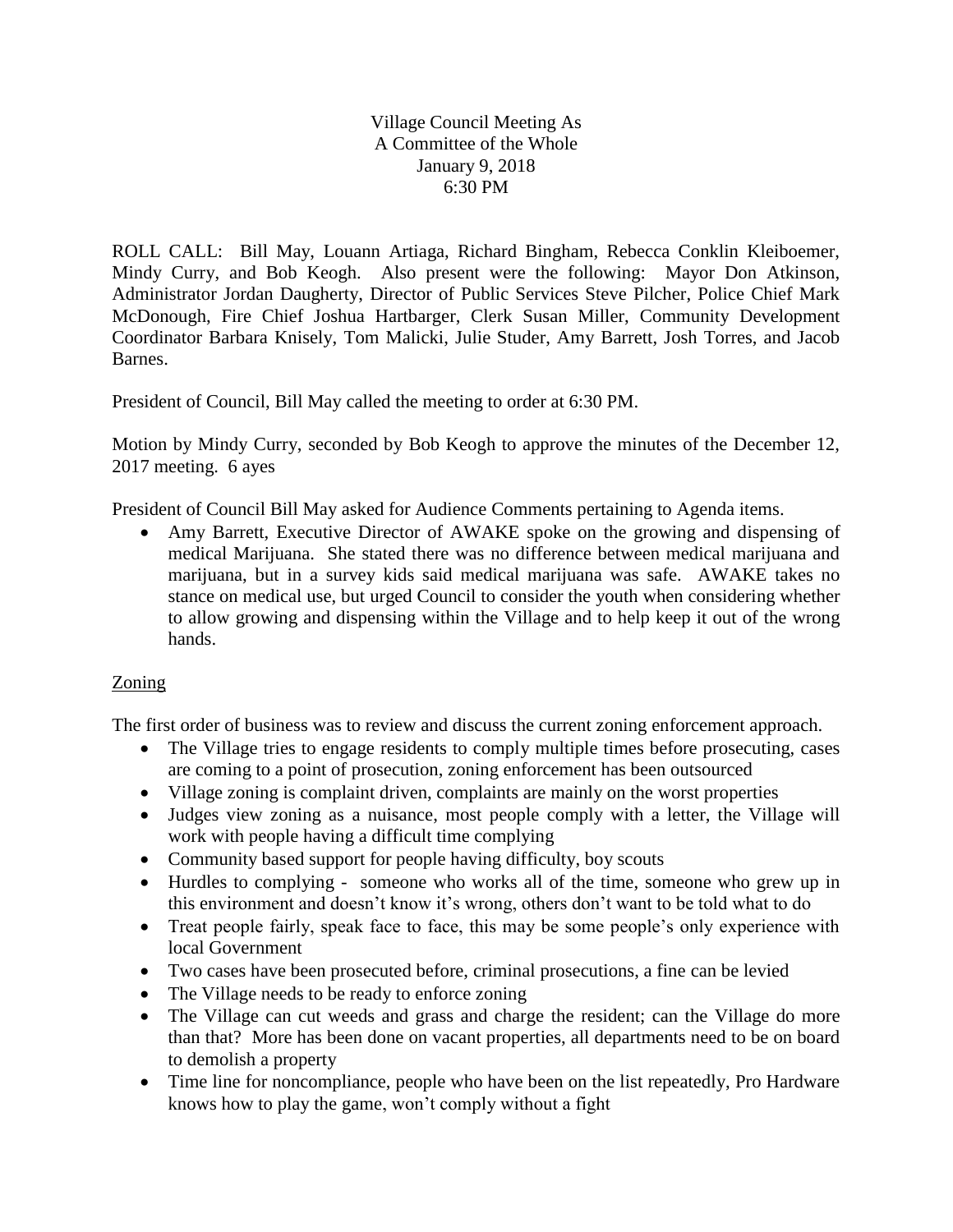- Mayor has directed Administration to do what it takes to get compliance. Work with the owner, go forward with enforcement, be unified, stay the course.
- Appreciate how the procedure clarifies the process
- Time frame to clean up varies by situation
- Working with fire and health departments, fire department does annual inspections of **Businesses**
- We need to be a business friendly community, they need to be a community friendly business
- Whitehouse has a very friendly zoning approach
- Money is being spent to brand the Village the 1% of noncompliers needs to be taken care of
- Prosecuting attorney handles the cases in court

## General

The next order of business was to review and discuss medical marijuana as it potentially relates to the Village of Whitehouse.

- Often times, marijuana that is not for medical use is laced with other drugs
- Concerns of marijuana getting into the wrong hands, once medical dispensing is allowed, Recreational legalization soon follows
- Upholding the laws it is legal in Ohio, people who will use it safely
- Robberies, mainly cash business, no reason to encourage, nearest dispensary application is Maumee
- Is there a limit to moratorium extensions? Has to be reasonable and responsive. Each extension makes it more difficult to claim reasonable and responsive.
- Wholehearted opposition, Lucas County Toxicologist said there are 424 chemicals in medical Marijuana, destruction follows, ruining Colorado, Denver fire prevention horror stories, concern from a fire prevention aspect, no studies on the degradation of the work force
- Marijuana strength 100s of times more powerful than in the 60s, severe impairment, people can get it if they need it, our community is intertwined with the school system, doesn't fit the morals of the Village, marijuana has been readily available – penalties have been almost nonexistent, does not fit in our Village and will not be here as long as Don Atkinson is Mayor.
- Seeking people to speak that oppose and are in favor of

Motion by Louann Artiaga, seconded by Bill May to recommend to Council to not allow dispensing or growing of medical marijuana within the Village of Whitehouse. 5 ayes, 1 nay Rebecca Conklin Kleiboemer

## Public Service

The last order of business was to review and discuss the Lucas County Solid Waste Management Plan Update.